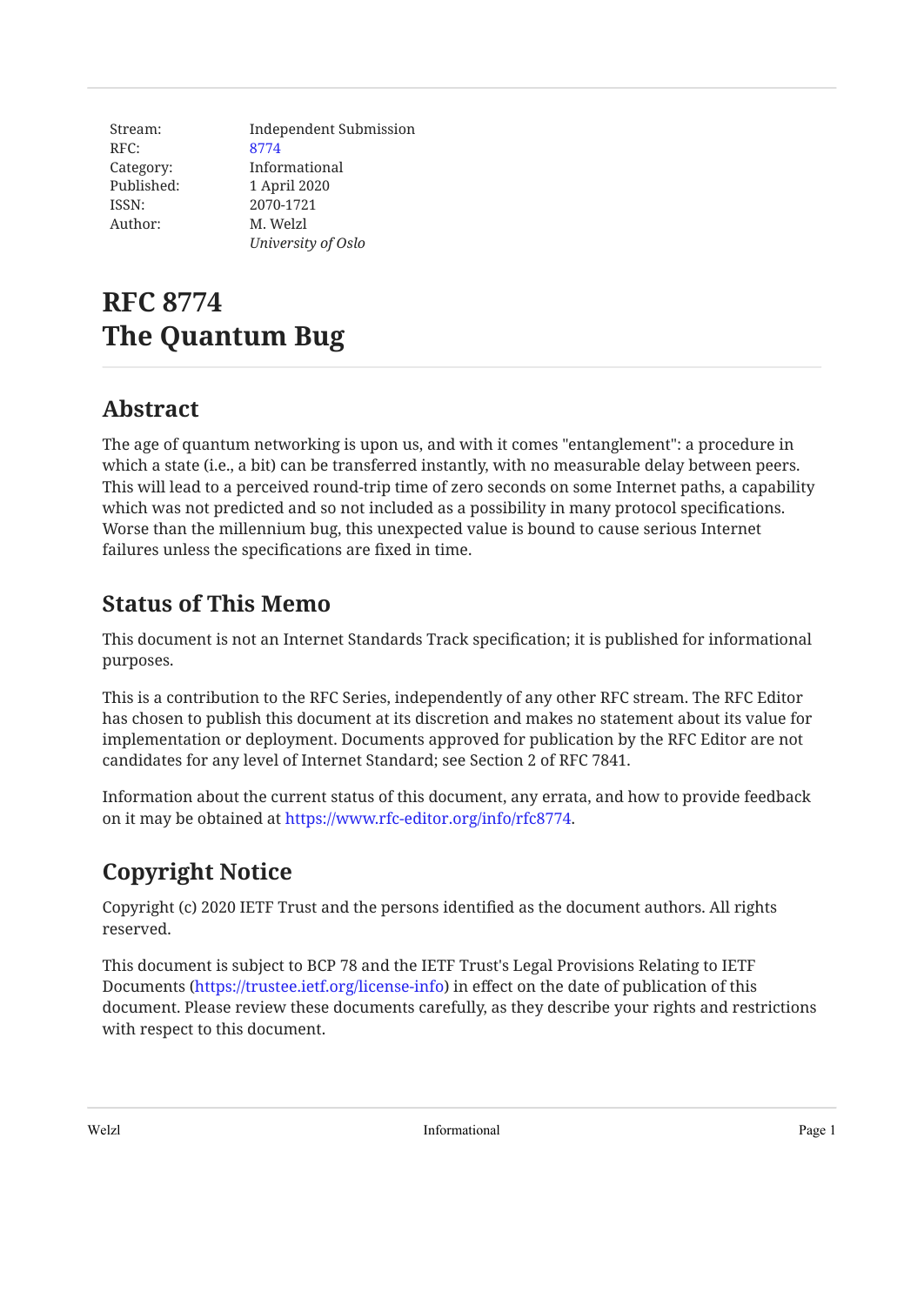### <span id="page-1-0"></span>**[Table of Contents](#page-1-0)**

- [1.](#page-1-1) [Introduction](#page-1-1)
- [2.](#page-2-0) [Protocols and Protocol Mechanisms That Will Fail](#page-2-0)
	- [2.1.](#page-2-1) [LEDBAT](#page-2-1)
	- [2.2.](#page-2-2) [Multipath TCP \(MPTCP\)](#page-2-2)
	- [2.3.](#page-2-3) [RTP Circuit Breakers](#page-2-3)
- [3.](#page-3-0) [What can be done?](#page-3-0)
- [4.](#page-3-1) [Conclusion](#page-3-1)
- [5.](#page-3-2) [IANA Considerations](#page-3-2)
- [6.](#page-4-0) [Security Considerations](#page-4-0)
- [7.](#page-4-1) [References](#page-4-1)
	- [7.1.](#page-4-2) [Normative References](#page-4-2)
	- [7.2.](#page-4-3) [Informative References](#page-4-3)

[Author's Address](#page-5-0)

#### <span id="page-1-1"></span>**[1. Introduction](#page-1-1)**

[[RFC6921\]](#page-4-4) discusses faster-than-light communication, where packets arrive before they are sent. While it is amusing to entertain the possibility of time travel, we have to accept the cold facts: time travel will never work (or it would already have been used). Quantum networking, however, is an entirely different matter -- commercial products are already available, and quantum networks will without a doubt become the prevalent Internet link-layer technology across the globe within the next five to ten years.

With the help of entanglement, implemented in quantum repeaters, quantum networks can transfer information faster than ever before: a state can be transmitted over a long distance instantly, with no delay. This is so cool that it is also called (and, by some, mistaken for) teleportation. If a path between a sender and a receiver is fully quantum-ized, the measured oneway delay (OWD) will be zero. What's more, assuming that there are blazing fast quantum computers involved on both ends, the processing time will be well below anything measurable; hence, even the round-trip time (RTT) will be zero in these scenarios.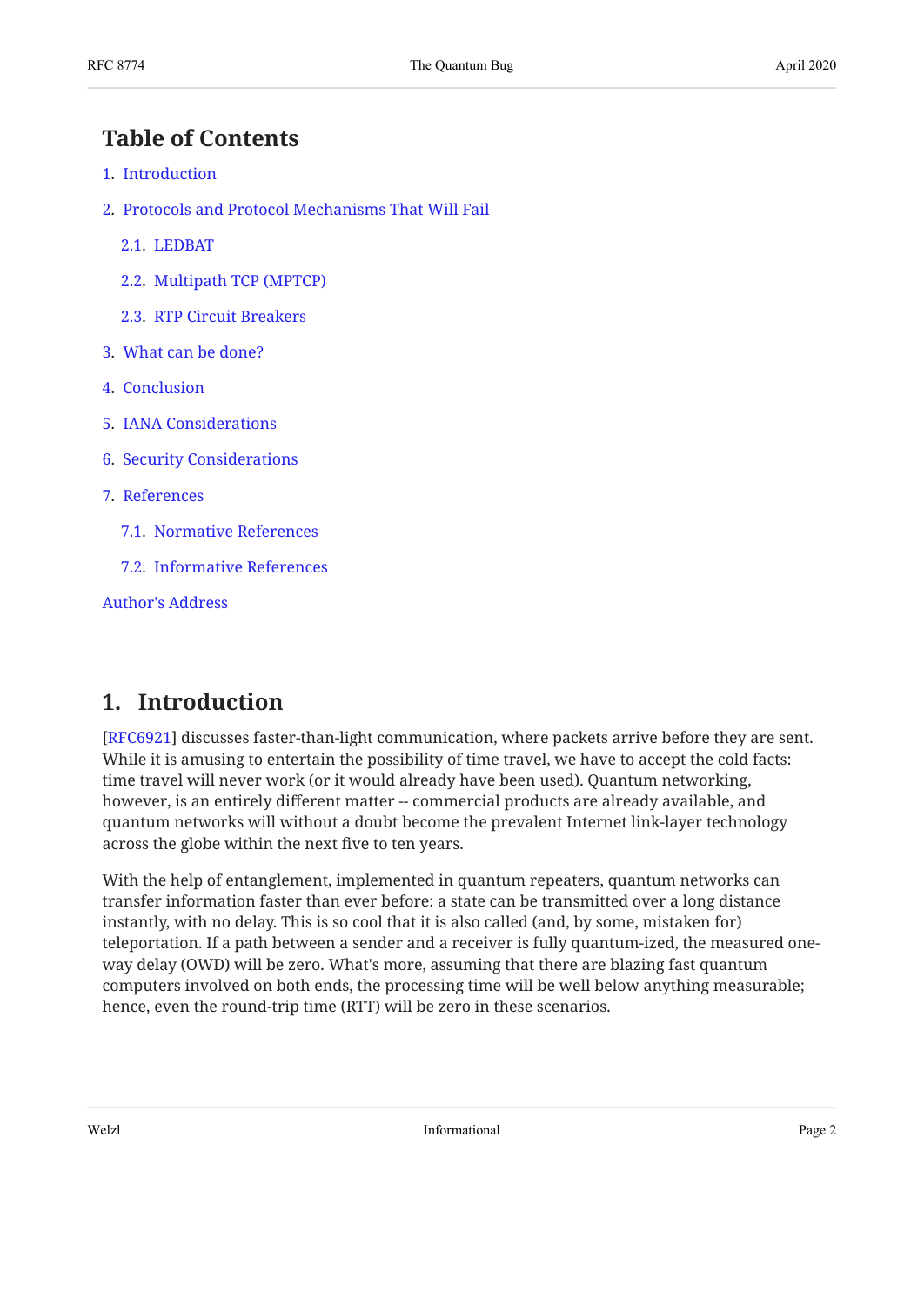In today's Internet, only very few protocols are prepared for such "0-RTT" situations (e.g., TCP with "TCP Fast Open" (TFO) [RFC7413], TLS 1.3 [RFC8446], and QUIC [QUIC-TRANS]). Many others will fail in interesting ways; we coin the term "Quantum Bug" for such failures. In the following section, we will discuss some examples of Quantum Bugs.

### <span id="page-2-0"></span>**[2. Protocols and Protocol Mechanisms That Will Fail](#page-2-0)**

The number of protocols and protocol mechanisms that will fail in the face of a zero RTT is too large to report here; we are truly heading towards something close to an Internet meltdown. We can only provide some guidance to those who hunt for the Quantum Bug, by discussing examples of specification mistakes that will need to be fixed.

#### <span id="page-2-1"></span>**[2.1. LEDBAT](#page-2-1)**

The Low Extra Delay Background Transfer (LEDBAT) congestion control mechanism [RFC6817] is a very interesting failure case: designed to "get out of the way" of other traffic; it will end up sending as fast as possible. Specifically, when the algorithm described in [Section 2.4.2](https://www.rfc-editor.org/rfc/rfc6817#section-2.4.2) of [[RFC6817\]](#page-4-8) obtains a delay sample, it updates a list of base delays that will all become 0 and current delays that will also all become 0. It calculates a queuing delay as the difference between the current delay and the base delay (resulting in 0) and keeps increasing the Congestion Window (cwnd) until the queuing delay reaches a predefined parameter value TARGET (100 milliseconds or less).

A TARGET value of 100 milliseconds will never be reached, because the queuing delay does not grow when the sender increases its cwnd; this means that LEDBAT would endlessly increase its cwnd, limited only by the number of bits that are used to represent cwnd. However, given that TARGET=0 is also allowed, this parameter choice may seem to be a way out. Always staying at the target means that the sender would maintain its initial cwnd, which should be set to 2. This may seem like a small number, but remember that cwnd is the number of bytes that can be transmitted per RTT (which is 0). Thus, irrespective of the TARGET value, the sender will send data as fast as it can.

#### <span id="page-2-2"></span>**[2.2. Multipath TCP \(MPTCP\)](#page-2-2)**

The coupled congestion control mechanism proposed for MPTCP in [RFC6356] requires calculating a value called "alpha". Equation 2 in  $[RFC6356]$  contains a term where a value called "cwnd\_i" is divided by the square of the RTT, and another term where this value is divided by the RTT. Enough said.

#### <span id="page-2-3"></span>**[2.3. RTP Circuit Breakers](#page-2-3)**

The RTP Circuit Breakers [RFC8083] require calculation of a well-known equation which yields the throughput of a TCP connection: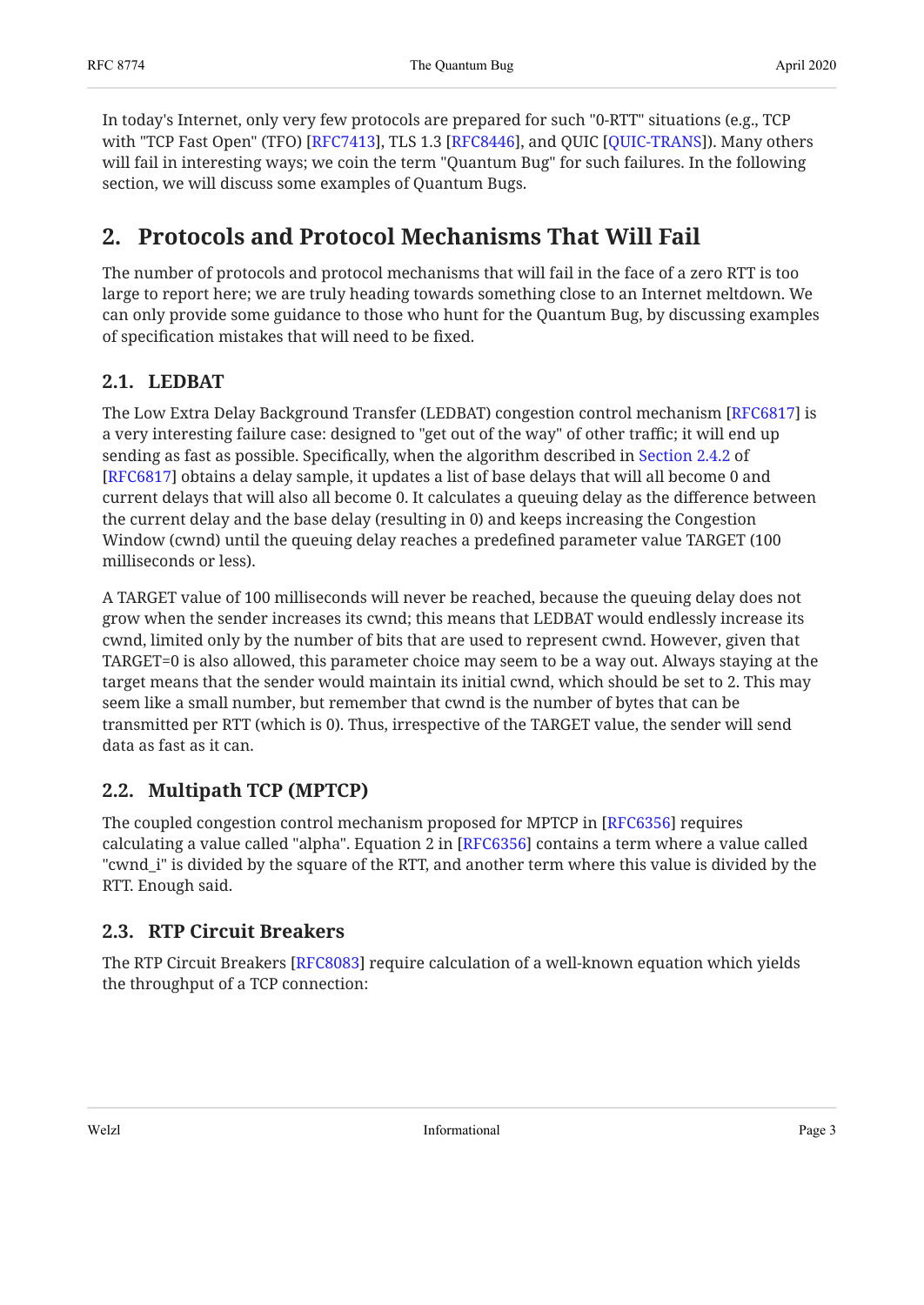```
state and the state of the state of the state of the state of the state of the state of the state of the state of the state of the state of the state of the state of the state of the state of the state of the state of the 
X = -------------------------------------------------------------
    Tr*sqrt(2*b*p/3)+(t_RTO * (3*sqrt(3*b*p/8) * p * (1+32*p*p)))
```
where Tr is the RTT and t\_RTO is the retransmission timeout of TCP (we don't need to care about the other variables). As we will discuss in [Section 3,](#page-3-0) t\_RTO is lower-bounded with 1 second; therefore, it saves us from a division by zero. However, there is also a simplified version of this equation:

```
s and the state of the state of the state of the state of the state of the state of the state of the state of the state of the state of the state of the state of the state of the state of the state of the state of the stat
Y = --- Tr*sqrt(2*b*p/3)
```
Unfortunately, [RFC8083] states: "It is RECOMMENDED that this simplified throughput equation be used since the reduction in accuracy is small, and it is much simpler to calculate than the full equation." Due to this simplification, many multimedia applications will crash.

## <span id="page-3-0"></span>**[3. What can be done?](#page-3-0)**

Fear not: when everything else fails, TCP will still work. Its retransmission timeout is lower-bounded by 1 second [[RFC6298\]](#page-4-11). Moreover, while its cwnd may grow up to the maximum storable number, data transmission is limited by the Receiver Window (rwnd). This means that flow control will save TCP from failing.

From this, we can learn two simple rules: lower-bound any values calculated from the RTT (and, obviously, do not divide by the RTT), and use flow control. Specifications will need to be updated by fixing all RTT-based calculations and introducing flow control everywhere. For example, UDP will have to be extended with a receiver window, e.g., as a UDP option [UDP-OPT].  $\,$ 

## <span id="page-3-1"></span>**[4. Conclusion](#page-3-1)**

We are in trouble, and there is only one way out: develop a comprehensive list of all RFCs containing "0-RTT" mistakes (taking [RFC2626] as a guideline), and update all code. This needs to happen fast, the clock is ticking. Luckily, if we are too slow, we will still be able to use TCP to access the specifications. With DNS over TCP [[RFC7766\]](#page-4-13), name resolution to find the server containing the specifications should also work.

## <span id="page-3-2"></span>**[5. IANA Considerations](#page-3-2)**

This document has no IANA actions.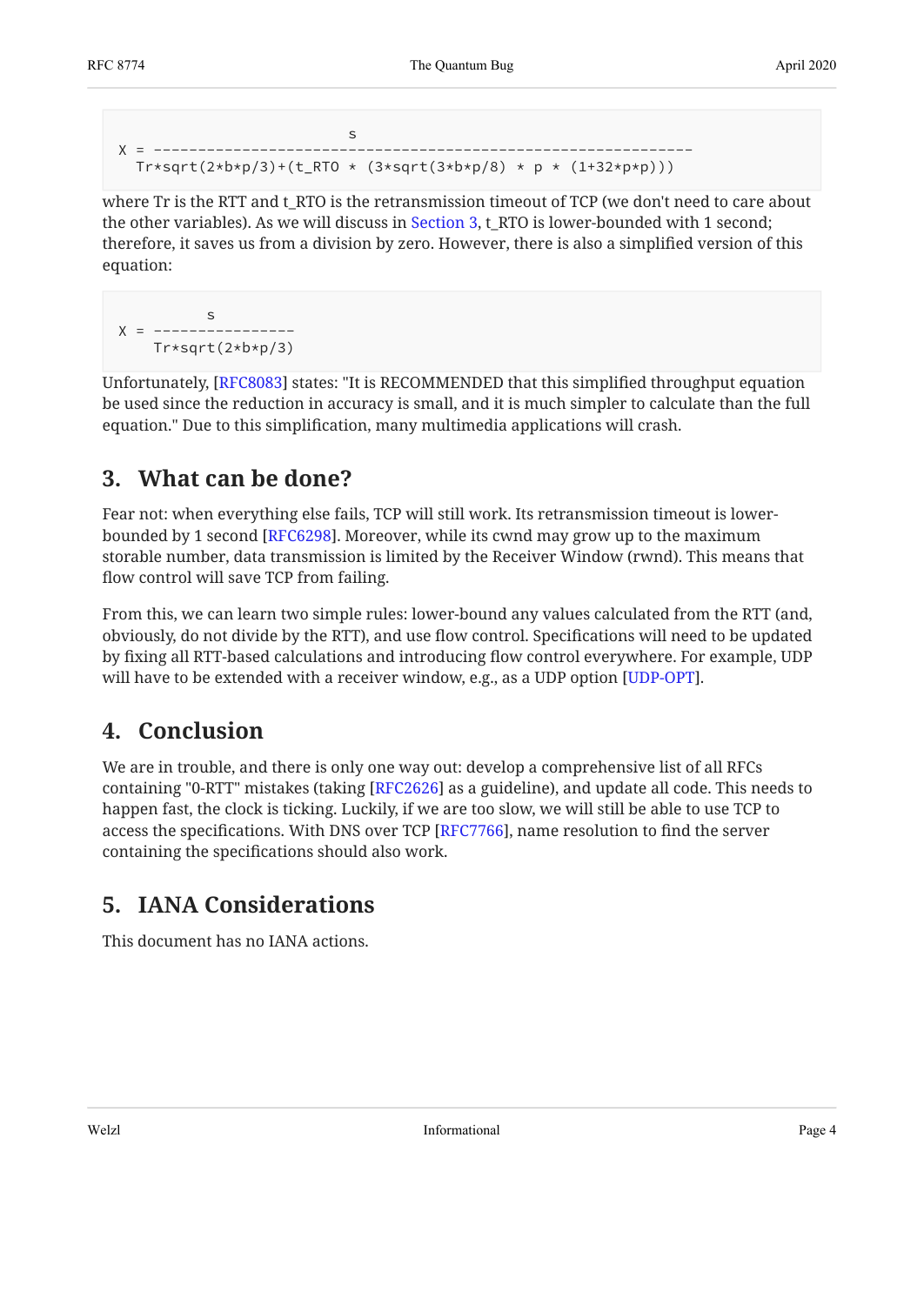#### <span id="page-4-0"></span>**[6. Security Considerations](#page-4-0)**

Flow control must be used on 0-RTT paths, or else an attacker can completely overwhelm a sender with data in a denial-of-service (DoS) attack within an instant. Flow control will need to be added to protocols that do not currently have it, such as UDP or ICMP. IPv6 will not save us.

#### <span id="page-4-2"></span><span id="page-4-1"></span>**[7. References](#page-4-1)**

#### **[7.1. Normative References](#page-4-2)**

- <span id="page-4-12"></span>**[RFC2626]** Nesser II, P., "The Internet and the Millennium Problem (Year 2000)", RFC 2626, DOI 10.17487/RFC2626, June 1999, <https://www.rfc-editor.org/info/rfc2626>.
- <span id="page-4-4"></span>**[RFC6921]** Hinden, R., "Design Considerations for Faster-Than-Light (FTL) Communication", RFC 6921, DOI 10.17487/RFC6921, April 2013, <[https://www.rfc-editor.org/info/](https://www.rfc-editor.org/info/rfc6921) . [rfc6921>](https://www.rfc-editor.org/info/rfc6921)

#### <span id="page-4-3"></span>**[7.2. Informative References](#page-4-3)**

- <span id="page-4-11"></span><span id="page-4-9"></span><span id="page-4-8"></span><span id="page-4-7"></span>**[QUIC-TRANS]** Iyengar, J. and M. Thomson, "QUIC: A UDP-Based Multiplexed and Secure Transport", Work in Progress, Internet-Draft, draft-ietf-quic-transport-27, 21 February 2020, <[https://tools.ietf.org/html/draft-ietf-quic-transport-27>](https://tools.ietf.org/html/draft-ietf-quic-transport-27).
	- **[RFC6298]** Paxson, V., Allman, M., Chu, J., and M. Sargent, "Computing TCP's Retransmission Timer", RFC 6298, DOI 10.17487/RFC6298, June 2011, [<https://www.rfc-editor.org/](https://www.rfc-editor.org/info/rfc6298) . [info/rfc6298>](https://www.rfc-editor.org/info/rfc6298)
	- **[RFC6356]** Raiciu, C., Handley, M., and D. Wischik, "Coupled Congestion Control for Multipath Transport Protocols", RFC 6356, DOI 10.17487/RFC6356, October 2011, . [<https://www.rfc-editor.org/info/rfc6356](https://www.rfc-editor.org/info/rfc6356)>
	- **[RFC6817]** Shalunov, S., Hazel, G., Iyengar, J., and M. Kuehlewind, "Low Extra Delay Background Transport (LEDBAT)", RFC 6817, DOI 10.17487/RFC6817, December 2012, <https://www.rfc-editor.org/info/rfc6817>.
	- **[RFC7413]** Cheng, Y., Chu, J., Radhakrishnan, S., and A. Jain, "TCP Fast Open", RFC 7413, DOI 10.17487/RFC7413, December 2014, <[https://www.rfc-editor.org/info/rfc7413>](https://www.rfc-editor.org/info/rfc7413).
	- **[RFC7766]** , Dickinson, J., Dickinson, S., Bellis, R., Mankin, A., and D. Wessels "DNS Transport over TCP - Implementation Requirements", RFC 7766, DOI 10.17487/RFC7766, March 2016, <https://www.rfc-editor.org/info/rfc7766>.
	- **[RFC8083]** Perkins, C. and V. Singh, "Multimedia Congestion Control: Circuit Breakers for Unicast RTP Sessions", RFC 8083, DOI 10.17487/RFC8083, March 2017, <[https://](https://www.rfc-editor.org/info/rfc8083) . [www.rfc-editor.org/info/rfc8083>](https://www.rfc-editor.org/info/rfc8083)

<span id="page-4-13"></span><span id="page-4-10"></span><span id="page-4-6"></span><span id="page-4-5"></span>**[RFC8446]**